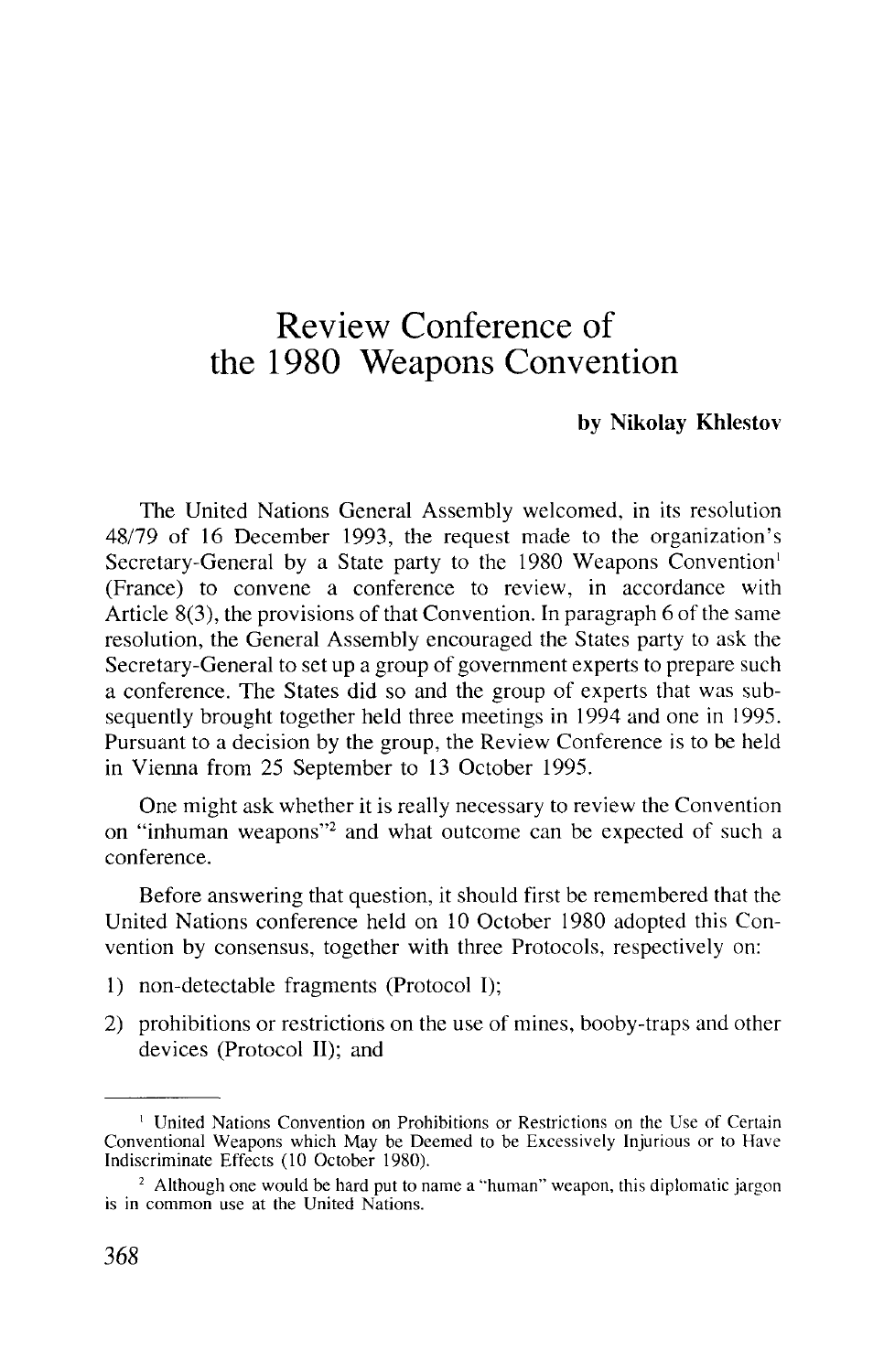3) prohibitions or restrictions on the use of incendiary weapons (Protocol III).

The idea of specific prohibitions or restrictions on the use of certain weapons is not a new one, since the international community already showed an interest in it during the drafting of the 1977 Protocols additional to the 1949 Geneva Conventions. Indeed, the 1974-1977 Diplomatic Conference set up an ad hoc committee to deal with issues relating to restrictions on conventional weapons, i.e. those that do not fall into the categories of nuclear, biological or chemical weapons.

Prohibitions or restrictions on certain types of conventional weapons raise a number of difficult problems owing not only to their substance, but also to the fact that they are part of both disarmament law and humanitarian law. Each of these branches of international law approaches the issue differently.<sup>3</sup> The 1980 Convention and its Protocols are more closely related to humanitarian law than to disarmament law, since they do not touch on matters involving the production, storage, sale or purchase of weapons. The Review Conference should remedy this shortcoming by adding to these instruments, following the example of disarmament law, provisions on the development, stockpiling and transfer of mines so as to curb the effects of these inhuman weapons.

An attempt was made in the 1980 Convention and its Protocols to "humanize" the use of weapons. With respect to practical implementation, however, Protocol II has run up against more obstacles than the other two Protocols. When referring to mines, one must always bear in mind the fact that "weapons do not exist in themselves, but as means towards the conduct of particular kinds of military operations: if the operations, or most of them, were illegal, what would be the point of investing in, developing or acquiring the weapons?"<sup>4</sup>

It is a well-known fact that nine out of 10 people injured by mines are civilians. Easy to lay and very difficult (and extremely dangerous) to clear, these "seeds of death" constitute a permanent threat long after peace has been restored. They hinder humanitarian activities undertaken by the

<sup>&</sup>lt;sup>3</sup> See Yves Sandoz, "A new step forward in international law -- Prohibitions and restrictions on the use of certain conventional weapons", *International Review of the Red Cross (IRRC),* No. 220, January-February 1981, pp. 3-18.

<sup>4</sup> See Frank Berman, "Ensuring compliance with the law of war; some policy considerations", in 125th Anniversary of the 1868 Declaration of St. Petersburg, International *Symposium on the Law of War, Tavrichevsky Palace, St Petersburg, 1-2 December 1993, Summary of the proceedings,* ICRC, Geneva, December 1994, p. 74.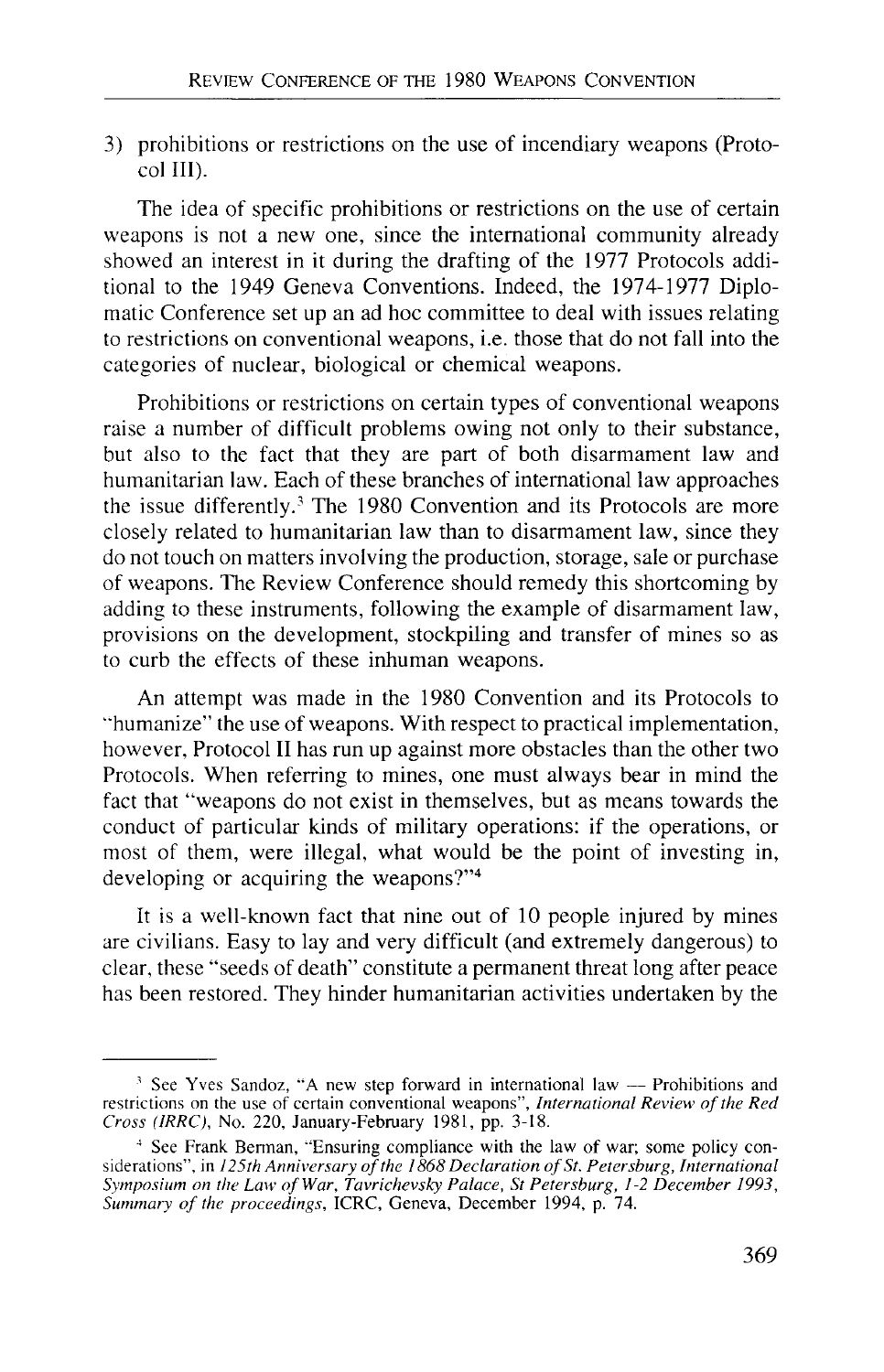ICRC, UNHCR, UNICEF and the DHA (United Nations Department of Humanitarian Affairs) and they make peace-keeping operations all the more difficult. UNHCR has already described the extremely serious and harmful effects of mines on its efforts to protect and assist refugees and returnees. As a result of the indiscriminate use of mines, especially in internal armed conflicts, the number of displaced persons and refugees continues to grow. The main idea behind the review process is to lay the burden of responsibility squarely at the door of those who produce or use mines, and thereby, if possible, to avoid further unnecessary casualties and to improve the protection afforded civilians.

The first task of the Review Conference is to make the 1980 Convention and its Protocol II applicable to non-international armed conflicts. It is no secret that the most barbaric use of anti-personnel mines occurs in internal armed conflicts. This is not surprising since only trained military personnel can anticipate the full effects of these weapons; they also bear in mind possible movements by their own troops and the safety of their technical services. It is in view of these considerations that specialized personnel mark and register minefields carefully. However, belligerents in internal armed conflicts, who have often received little if any military training, usually lack this type of knowledge. In addition, they sometimes use anti-personnel mines deliberately to terrorize civilians. That is why it is in the interest of all governments, including those which face problems of insurgency, to ensure that the Convention and Protocol II apply to non-international armed conflicts. This would, moreover, have no bearing on the sensitive and tricky issue of recognition of a party to a conflict, yet any violation of these instruments by one or another of the parties would be considered a criminal offence and the perpetrator could thus be prosecuted for grave breaches of humanitarian law. There can be no significant improvement in this field until the scope of the Convention and Protocol II is extended to include internal armed conflicts, which are increasingly more common than international armed conflicts. According to current estimates, some 100 million mines are now scattered in more than 60 countries and hundreds of civilians fall victim to them every day.

As we have seen, the 1980 Convention and Protocol II present a number of shortcomings. In addition, their practical implementation leaves much to be desired. One of the reasons for this is that they have so far been ratified by only 41 States. The preparatory work for the Review Conference has undoubtedly encouraged other States to reconsider their position on these instruments, and certain positive developments can therefore be expected on the eve of the Conference. In any event, stricter provisions should be adopted on mines with a view to prohibiting weapons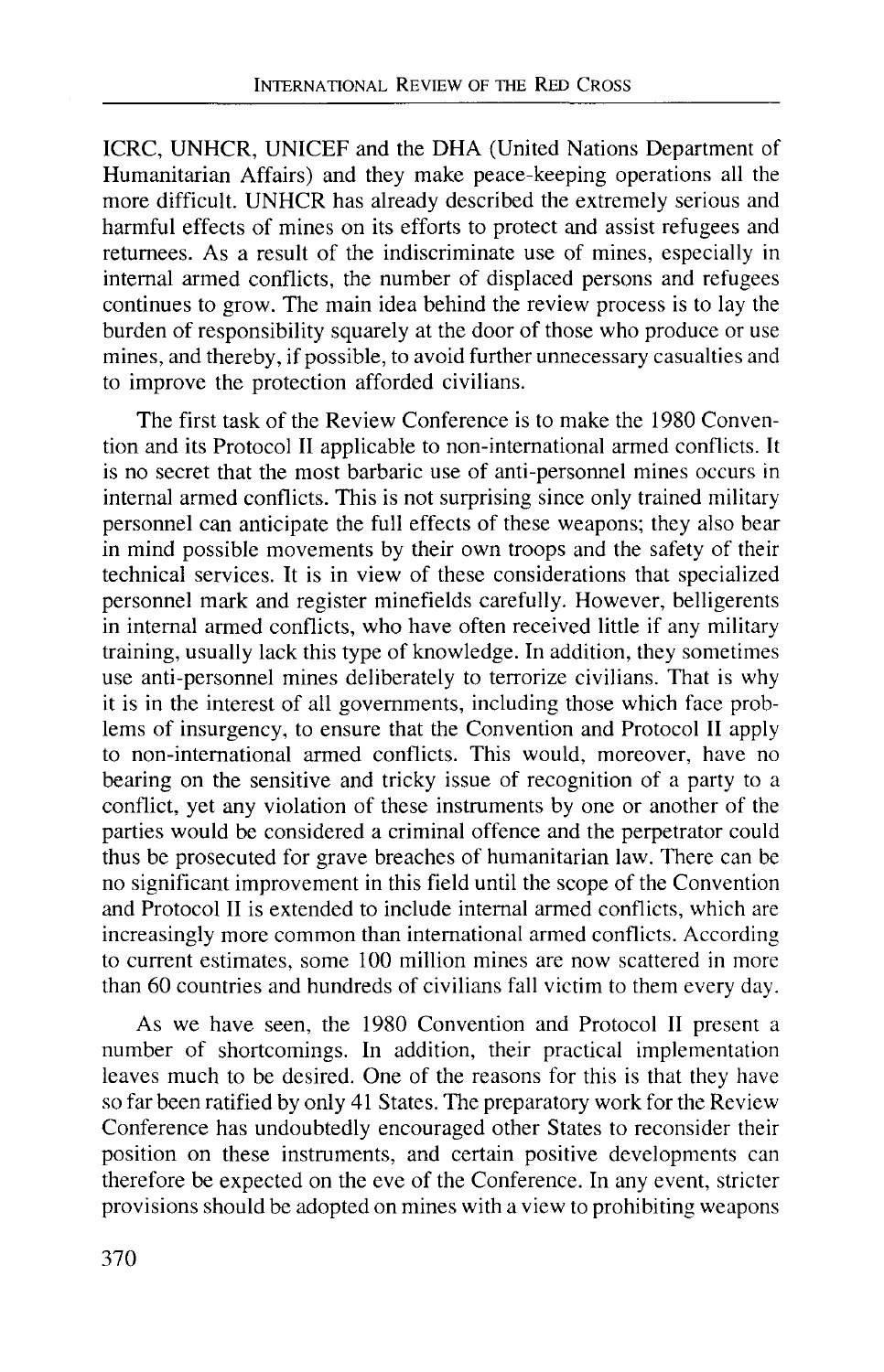which by their very nature have indiscriminate effects or cause excessive suffering.

The Review Conference provides an excellent opportunity to amend the 1980 Weapons Convention and Protocol II so as to make their provisions more specific. It was with this in mind that military experts from various countries drafted a number of amendments at the meetings of the group of experts held in 1994 and 1995. The amendments, if adopted by the Conference, would considerably broaden the scope of Protocol II, in particular. This endeavour may, however, prove unsuccessful unless the international community gives due importance to introducing an implementation mechanism. It was precisely the absence of such a mechanism that prompted certain States not to ratify the 1980 Convention and its Protocols, and others to express their dissatisfaction. If an implementation mechanism were adopted, these instruments would rally the support of far more States. Its general aim would be to ensure compliance with international humanitarian law, a field that was recognized as having special significance by the 49th session of the United Nations General Assembly in its resolution on the Decade of International Law.

To adopt an implementation mechanism applicable only to the Convention, as has been suggested by some, or only to Protocol II, would be an unsatisfactory solution. Such a mechanism should apply to both the Convention and Protocol II. Later on, the States party could extend it to include the other Protocols. It should regulate all problems relating to mines, including mine clearance, the sharing of experience in this field and the exchange of information on the production, stockpiling, development and export of anti-personnel mines (and possibly other types of mines). The implementation mechanism should be based on a reporting system that could be made compulsory by the States party. Members of the "club" of countries opposed to mines could set up a procedure to investigate violations of the provisions of the 1980 Convention and Protocol II. This "club" could also work out a code of conduct concerning the export of anti-personnel mines that would regulate the transfer of such weapons. Some States have tried to pave the way towards a compromise in this area even before the start of the Conference. The United States moratorium on the export of anti-personnel landmines has thus garnered the support of a considerable number of producer countries.<sup>5</sup>

<sup>&</sup>lt;sup>5</sup> By a presidential decree of 21 November 1994, Russia joined the present moratorium on the export of anti-personnel landmines which have no self-destruct mechanism and cannot be found by mine detectors. The moratorium came into force on 1 December 1994 for three years.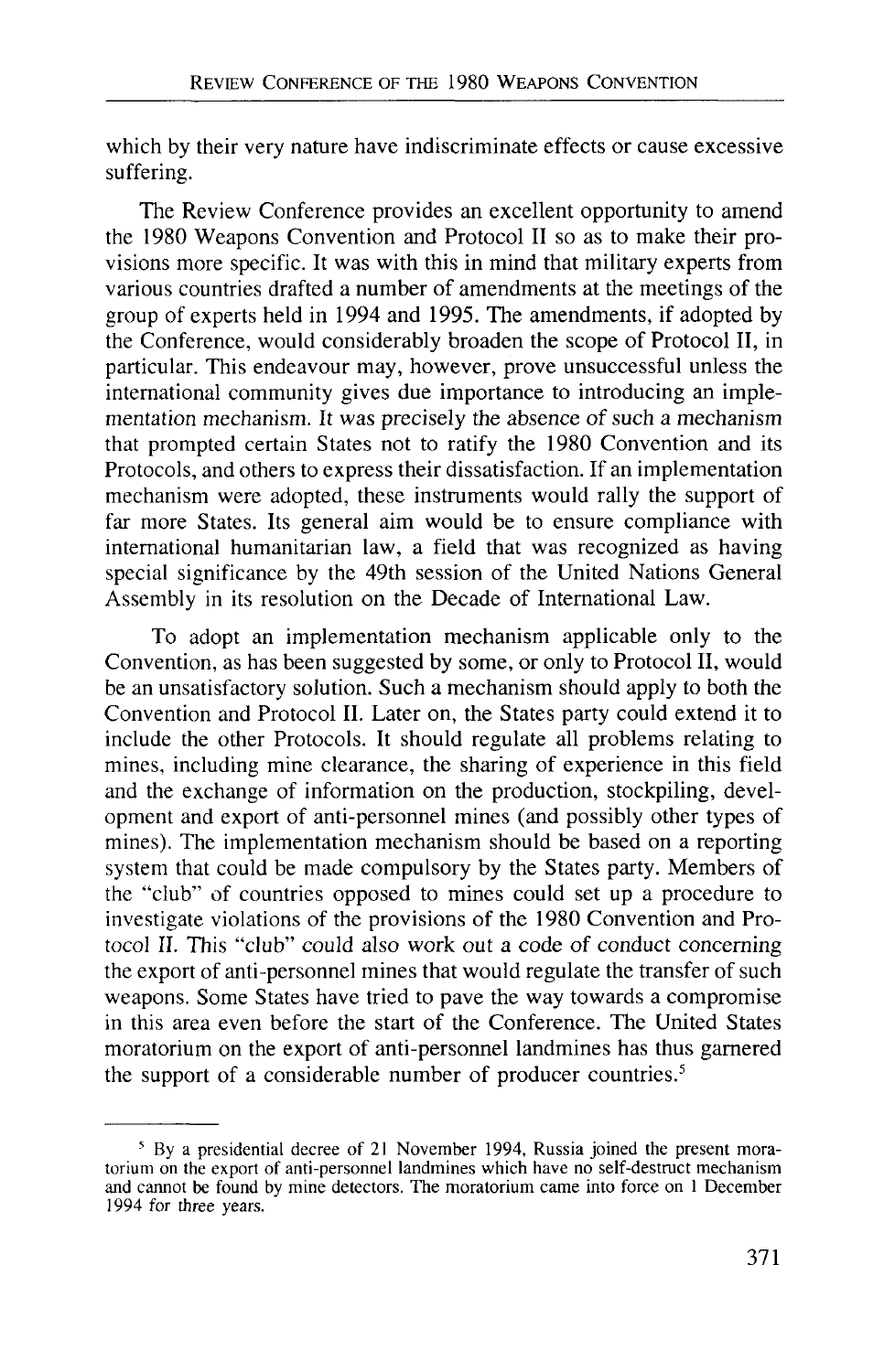A possible compromise for the Review Conference to consider would be to agree on a transitional period allowing States to adjust gradually to the new requirements. A commission could be set up within the framework of the 1980 Convention and Protocol II to assist States during this period. The commission, which would be composed of government representatives and function in an open manner, would act as a supervisory body and encourage periodic exchanges of views. It could also provide a cost-effective means of dealing with any other issues relating to the mutual obligations of States party under the existing Convention and Protocol II and under the revised instruments. To handle such a transition period will be no easy task for the international community and this is one of the issues which the Conference must tackle. One way of proceeding would be for the Conference to adopt a special declaration containing provisions along the following lines:

- "(a) From the date of entry into force of the revised Convention and Protocol II, States may no longer accede to the old instruments, only to the new ones.
- (b) The old instruments shall continue to be valid as long as any State remains a party to them. By acceding to the revised Convention and Protocol II, a State shall cease to have any obligations under the old instruments, without prejudice to the provisions of Article 7 of the Convention."

There are other issues of equal importance that the Review Conference should address, such as the adoption of new protocols. The international community should also turn its attention to the problem raised by the development of new weapons. "...It may seem esoteric to spend time discussing possible prohibitions of weapons that have not yet appeared on the battlefield. However, as we well know, once a weapon is fielded it is very difficult to stem its proliferation and widespread use. It makes sense, therefore, to dedicate a little time to taking preventive steps that would save enormous problems at a later stage."<sup>6</sup>

Speaking at the International Symposium on the Law of War held in commemoration of the 125th anniversary of the 1868 Declaration of St Petersburg, the American professor G.H. Aldrich rightly pointed out that Article 36 of Protocol I to the Geneva Conventions "obligates Parties,

<sup>6</sup> Statement by the ICRC to the First Committee of the United Nations General Assembly on 20 October 1993, *IRRC,* No. 298, January-February 1994, p. 59.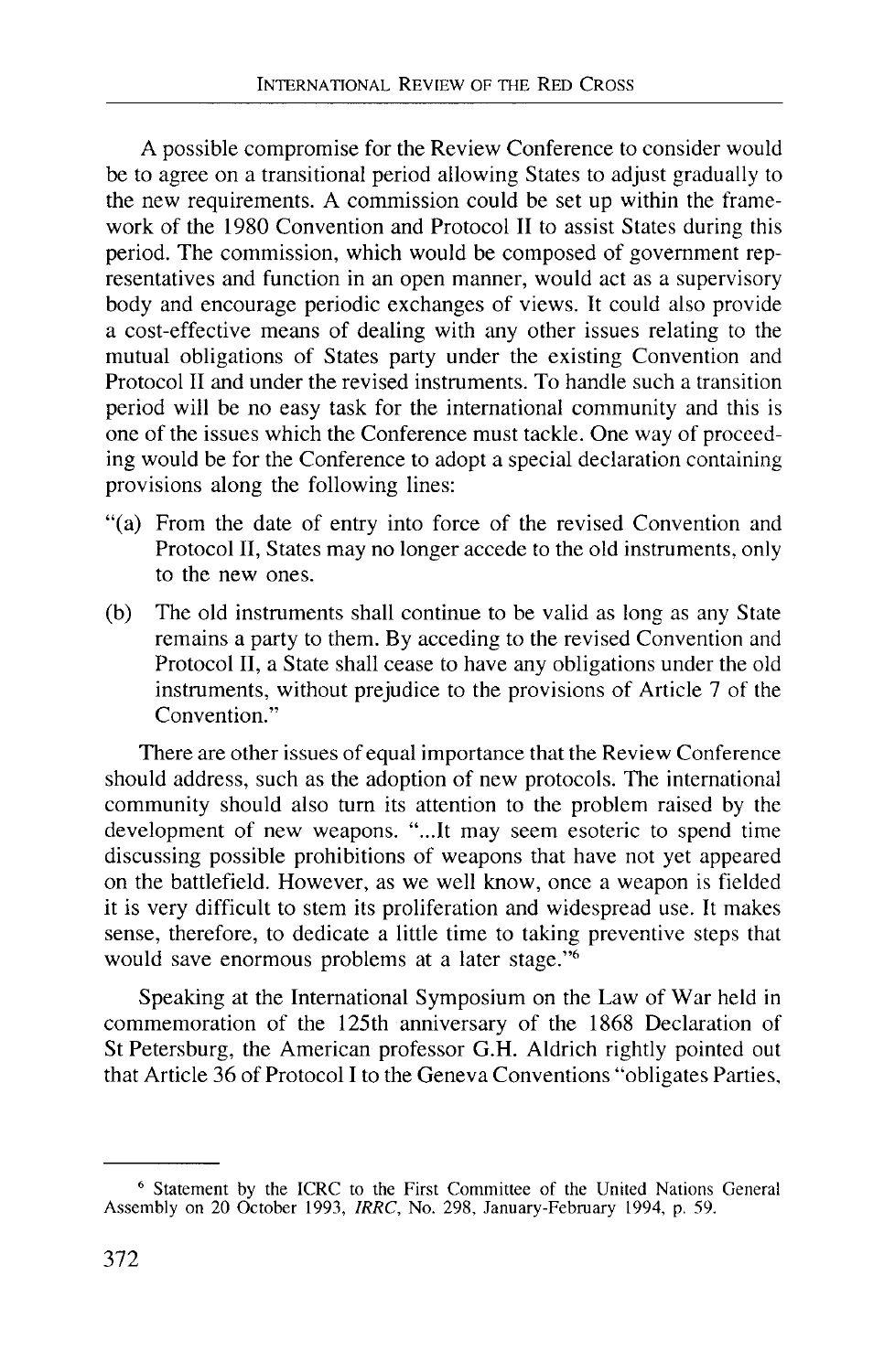when developing or acquiring a new weapon, to make a determination whether and in what circumstances its use would be unlawful".<sup>7</sup> The Review Conference provides the opportunity to take another step forward in the process begun in St Petersburg more than 125 years ago, when the law of the Hague took its place alongside the law of Geneva, by drafting new protocols to the Convention.

The idea of prohibiting blinding weapons was launched by the ICRC, which has held a series of meetings of experts on the subject of laser weapons. Although still being developed, these inhuman weapons that cause permanent blindness have already demonstrated their powerful potential, especially when used on a mass scale. Blinding as a method of warfare should be considered as a superfluous injury and a cause of unnecessary suffering.

The Review Conference will consider the adoption of a protocol prohibiting the use as a method of warfare of laser beams that cause serious damage to eyesight. This prohibition should include the production and use of laser weapons designed primarily to blind. The ban should apply to both laser beams and laser weapons. The proposed prohibition should, however, take into account the needs of the armed forces with respect to targeting and the use of laser beams for medical, industrial or other civilian purposes. The protocol should therefore include a clause providing that the prohibition of laser weapons shall not cover incidental blinding as a result of the lawful use of laser beams. Indeed, "...a law which lacks realism will inevitably be violated".<sup>8</sup> If the Review Conference adopts a protocol prohibiting the use of laser weapons that is based on a realistic approach, this will give a new impetus to the further development of the 1980 Weapons Convention.

The Conference could also recommend that the above-mentioned commission, if set up, consider preparing other protocols, for instance on small-calibre weapons. This recommendation could be based on the relevant resolution of the previous conference.

Another task of the forthcoming Conference will be to examine how to speed up the new Convention's entry into force. Article 5 could be amended so as to provide that this would take place three months after the date of deposit of the sixth instrument of ratification, acceptance,

<sup>7</sup>  *124th Anniversary of the 1868 Declaration of St Petersburg, op. cit.,* p. 53.

<sup>8</sup> See Jean Pictet, "The formation of international humanitarian law", *IRRC,* November-December 1994, No. 303, p. 528.